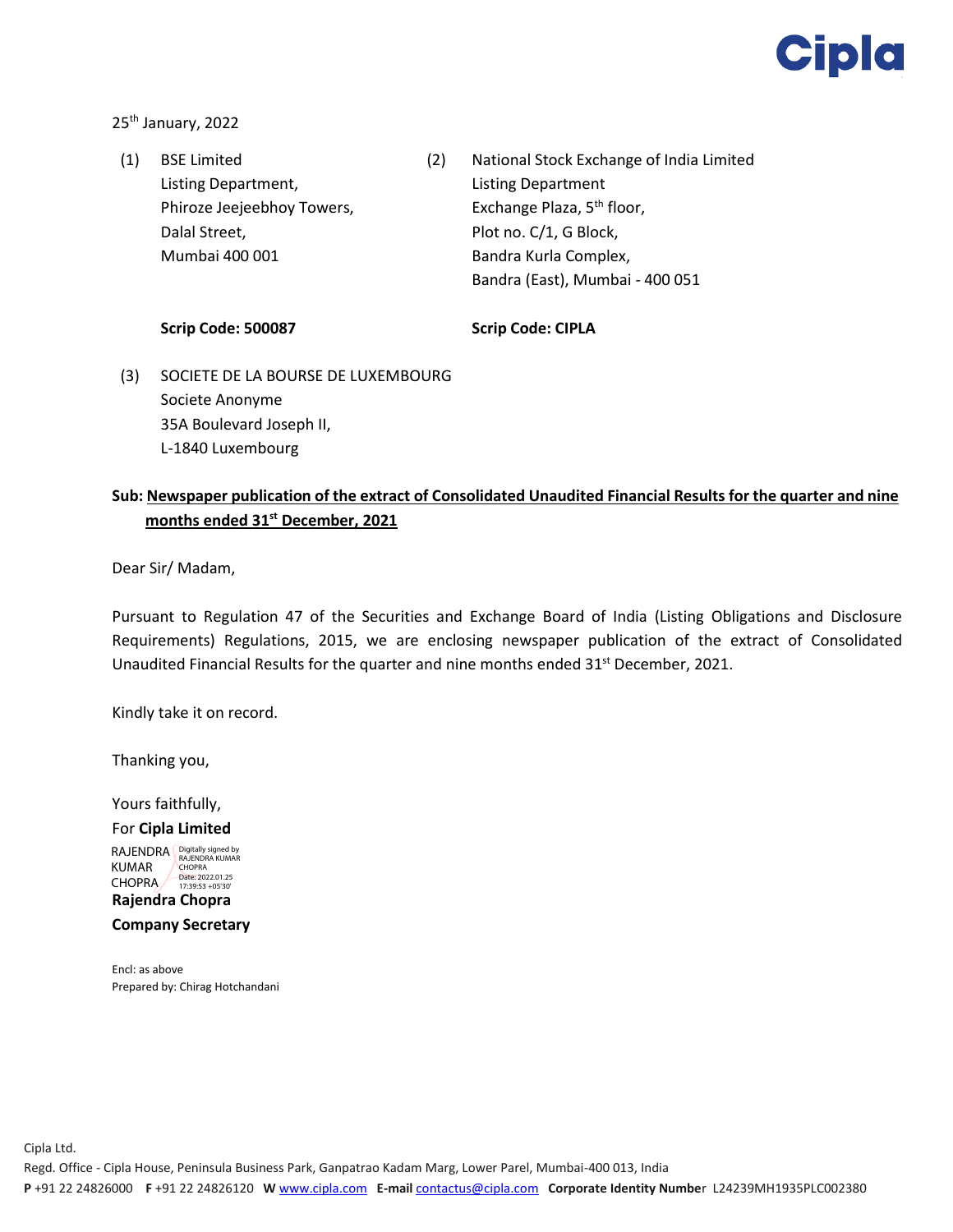

## **EXTRACT OF UNAUDITED CONSOLIDATED FINANCIAL RESULTS FOR THE QUARTER AND NINE MONTHS ENDED 31 ST DECEMBER, 2021**

|                                                                                                                                                                       | (₹ in Crores)        |                  |                  |                   |                  |                |  |
|-----------------------------------------------------------------------------------------------------------------------------------------------------------------------|----------------------|------------------|------------------|-------------------|------------------|----------------|--|
|                                                                                                                                                                       | <b>Quarter ended</b> |                  |                  | Nine months ended |                  | Year ended     |  |
| <b>Particulars</b>                                                                                                                                                    | 31-12-2021           | 30-09-2021       | 31-12-2020       | 31-12-2021        | 31-12-2020       | 31-03-2021     |  |
|                                                                                                                                                                       | <b>Unaudited</b>     | <b>Unaudited</b> | <b>Unaudited</b> | <b>Unaudited</b>  | <b>Unaudited</b> | <b>Audited</b> |  |
| Total revenue from operations                                                                                                                                         | 5,478.86             | 5,519.80         | 5,168.69         | 16,503.01         | 14,553.14        | 19,159.59      |  |
| Net profit / (loss) for the period before<br>exceptional items and tax                                                                                                | 1,054.11             | 995.81           | 1,021.47         | 3,170.06          | 2,746.33         | 3,290.06       |  |
| Net profit / (loss) for the period before tax                                                                                                                         | 1,054.11             | 995.81           | 1,021.47         | 3,045.44          | 2,746.33         | 3,290.06       |  |
| Net profit / (loss) for the period after tax<br>and share of profit / (loss) of associates                                                                            | 756.88               | 709.15           | 751.61           | 2,175.95          | 1,977.00         | 2,388.51       |  |
| Net profit / (loss) for the period attributable<br>to shareholders of the company                                                                                     | 728.60               | 711.36           | 748.15           | 2,154.68          | 1,991.49         | 2,404.87       |  |
| Total comprehensive income / (loss) for the<br>period [comprising profit / (loss) for the<br>period (after tax) and other comprehensive<br>income/(loss) (after tax)] | 686.37               | 611.35           | 952.75           | 2,188.62          | 2,222.68         | 2,550.00       |  |
| Total comprehensive income / (loss)<br>attributable to shareholders of the company                                                                                    | 658.69               | 614.34           | 947.53           | 2,161.37          | 2,251.16         | 2,579.96       |  |
| Paid-up equity share capital (face value of<br>₹ $2/-$ each)                                                                                                          | 161.36               | 161.33           | 161.29           | 161.36            | 161.29           | 161.29         |  |
| Other equity                                                                                                                                                          |                      |                  |                  |                   |                  | 18.165.24      |  |
| Earnings per share (face value of $\bar{\tau}$ 2/-<br>each)                                                                                                           |                      |                  |                  |                   |                  |                |  |
| Basic $(₹)$                                                                                                                                                           | $*9.03$              | $*8.82$          | $*9.28$          | $*26.71$          | $*24.70$         | 29.82          |  |
| Diluted (₹)                                                                                                                                                           | $*9.02$              | $*8.80$          | $*9.26$          | $*26.68$          | $*24.67$         | 29.79          |  |

## \* Not Annualised

Notes:

1. The financial results have been prepared in accordance with Indian Accounting Standards ('Ind AS') prescribed under section 133 of the Companies Act, 2013 read with relevant rules thereunder and in terms of Regulation 33 of the SEBI (Listing Obligations and Disclosure Requirements) Regulations, 2015 (as amended) and SEBI circular dated 5<sup>th</sup> July, 2016.

- 2. The above is an extract of the detailed format of unaudited consolidated financial results for the quarter and nine months ended 31<sup>st</sup> December, 2021 filed with the stock exchange under Regulation 33 of the SEBI (Listing Obligations and Disclosure Requirements) Regulations, 2015. The full format of the unaudited financial results (standalone and consolidated) for the quarter and nine months ended 31 st December, 2021 is available on the Company's website i.e. *www.cipla.com* under Investor Information section and on the stock exchange websites i.e. *www.bseindia.com and www.nseindia.com.*
- 3. The key standalone financial information is as under:

|                               |                      |                  |                  |                   |                  | (₹ in Crores)  |
|-------------------------------|----------------------|------------------|------------------|-------------------|------------------|----------------|
|                               | <b>Quarter ended</b> |                  |                  | Nine months ended |                  | Year ended     |
| <b>Particulars</b>            | 31-12-2021           | 30-09-2021       | 31-12-2020       | 31-12-2021        | 31-12-2020       | 31-03-2021     |
|                               | <b>Unaudited</b>     | <b>Unaudited</b> | <b>Unaudited</b> | <b>Unaudited</b>  | <b>Unaudited</b> | <b>Audited</b> |
| Total revenue from operations | 3.954.79             | 3.935.03         | 3.731.55         | 11.907.23         | 10.667.46        | 13,900.58      |
| Profit before tax             | 973.48               | 1.033.98         | 947.37           | 3,087.63          | 2.797.48         | 3,350.66       |
| Profit after tax              | 730.83               | 782.37           | 698.93           | 2,304.97          | 2,054.87         | 2,468.28       |